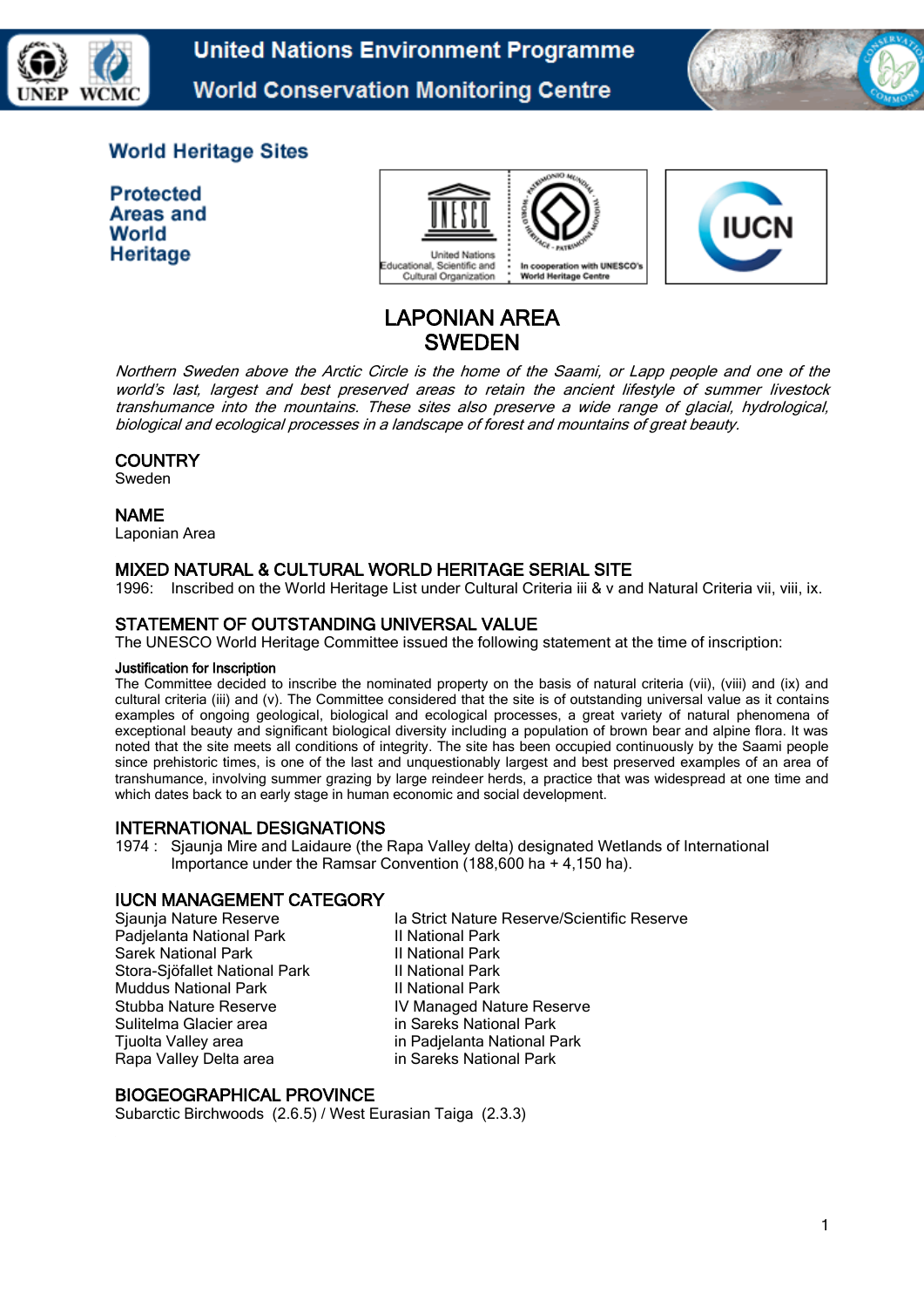# GEOGRAPHICAL LOCATION

Situated in the circumpolar zone of northern Sweden, 40 km southwest of Kiruna, the protected areas reach west from the centre of Norrbotten county into the mountains to the Norwegian border, between 66°50'N to 67°48'N and 16°05'E to 20°25'E.

# DATES AND HISTORY OF ESTABLISHMENT

- 1909: Sarek and Stora Sjöfallet National Parks established under the provisions of the 1909 Nature Protection Act;
- 1941: Muddus National Park established and management plan completed;
- 1943: A bird sanctuary in Sjaunja declared under Nature Conservancy Act No.14;
- 1962: Padjelanta National Park established and management plan completed;
- 1967: Sarek, Padjelanta and Muddus National Parks awarded the Council of Europe European Diploma, Category A, subsequently renewed every five years;
- 1974: Two Ramsar wetlands, Sjaunja and Laitaure, designated;
- 1987: The Sulitema Glacier area, the Rapa Valley Delta (Laitaure) and the Tjuolta Valley protected under the 1987 Natural Resources Act;
- 1988: Sjaunja and Stubba Nature Reserves established under the provisions of the 1964 Nature Conservation Act.

## LAND TENURE

99% State-owned: 95% is protected as national park or nature reserve, 4% is protected under the Nature Reserve Act and 1% is owned by Lapp collectives. The present field management is by the Mountain Branch of the Norrbotten County Administration.

## AREA

940,000 ha. The sub-areas quoted below are as given in the World Database on Protected Areas.

| Sjaunja Nature Reserve                                | 285,000 ha |
|-------------------------------------------------------|------------|
| Padjelanta National Park                              | 198,400 ha |
| <b>Sareks National Park</b>                           | 197,000 ha |
| Stora-Sjöfallets National Park                        | 127,800 ha |
| <b>Muddus National Park</b>                           | 49,340 ha  |
| Stubba Nature Reserve                                 | 24,090 ha  |
| Sulitelma Glacier area (within Sareks National Park)  | 23,000 ha  |
| Tjuolta Valley area (within Padjelanta National Park) | 20.000 ha  |
| Rapa Valley Delta area (within Sareks National Park)  | 2.000 ha   |
|                                                       |            |

## **ALTITUDE**

165m - 2,089m (Sarektjåkka in Sarek National Park).

## PHYSICAL FEATURES

The area contains two landscapes: the eastern third is a lowland plain of Archaean origin 4,600-2,500 million years old; the western two-thirds is part of the more recent Scandinavian orogeny, a mountain range formed in the early Palaeozoic era between 543 and 360 million years ago. The high alpine landscape of Sarek and Stora Sjöfallet National Parks has steep mountains, deep valleys and powerful rivers, contains more than 200 peaks over 1,800m and about a 100 glaciers which have had a major part in shaping the landscape. Glacial features include deep meltwater canyons *(kursu)* with nearly vertical walls over 100m high, glacial cirques and channels, U-shaped valleys, outwash plains (sandurs), tundra polygons, boulder hollows, erratics, moraine ridges, drumlins, talus mounds and palsa bogs (frozen peat mounds). The area is known as a textbook example of glacier-related geomorphology. Padjelanta is mostly a high plateau surrounding the very large lakes Vastenjaure and Virihaure, the latter known as Sweden's most beautiful lake. In the east the Sjaunja and Muddus lowlands are a wide wilderness plain, 60% wetland studded with low isolated flat-topped hills (monadnocks) and covered by taiga, wetlands and heath. These protected areas contain entire river systems, marshes and innumerable lakes. They include the Rapa River Delta on Lake Laitaure, which has lagoons and levees, and the 188,600 ha Sjaunja mire (peat-based wetland), which is the largest and in summer the most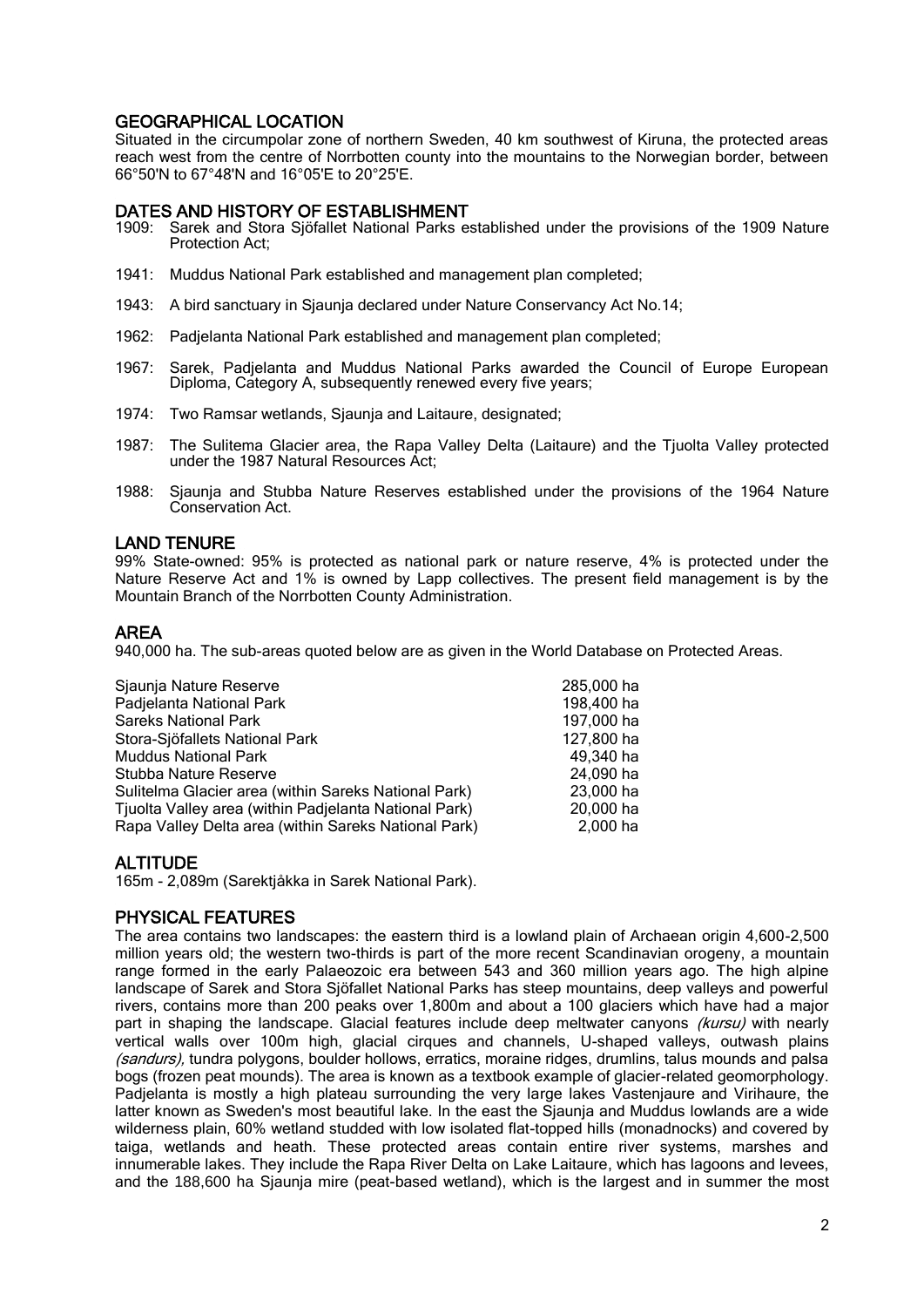impenetrable in Western Europe. The nominated area is split into two by a narrow strip dating from a 1919 decision to excise a river and lake system from the Stora Sjöfallet National Park for hydro-electric development, creating the Stora Lule reservoir.

## CLIMATE

This is a sub-arctic climate, maritime in the west, with high precipitation in the mountains exposed to western winds. The high-snowfall winters are severe with temperatures dropping to  $-40^{\circ}$ C at height, contributing to the formation of glaciers. The weather can be unstable, dominated by wind, rain and frost with occasional violent storms. In the east the climate is more continental. There is less precipitation but snow may lie on the ground for 3 to 4 months. Temperatures there during the short summers average 15<sup>°</sup>C but can be very warm in sheltered valleys. It is a land of continuous summer sun and winter darkness.

## **VEGETATION**

The site is described as the largest block of unspoiled wild landscape in the north of Sweden. It contains a wide range of habitats from alpine to forest, valleys, mountain slopes, and a 100,000 hectares of open swamps and mires, colonised since the last glacial retreat 9,000 years ago. The dominant vegetation is open woodland of white birch Betula pubescens with a ground cover mostly of mountain crowberry Empetrum hermaphroditum and bilberry Vaccinium myrtillus and meadows with globeflower Trollius europaeus, Aconitum septentrionale and blue sowthistle *Lactuca alpina*. The eastern lowland is taiga interspersed with large open heaths. Forests of Norway spruce *Picea abies* and Scots pine *Pinus* sylvestris in drier areas form the largest single block of virgin forest in Sweden (44,000 ha). The oldest trees of the pine forests of Muddus are about 700 years old. Botanically the west, containing a rich alpine flora, is one of the most interesting mountain regions in the country The Padjelanta alpine meadows and particularly Jeknaffo mountain support scarce species such as Arctic cinquefoil Potentilla hypartica and creeping sandwort Arenaria humifusa.

## FAUNA

The sites have a greater number of vertebrate species than any other mountain region in Sweden. The native reindeer Rangifer tarandus are all semi-domesticated, but there are 25 other species of mammal, some of which are persecuted to safeguard the herds. These include brown bear Ursus arctos (100 in 1996) wolverine Gulo gulo, European otter Lutra lutra, Arctic fox Alopes lagopus, Eurasian lynx Lynx lynx, and a large population of moose Alces alces in the Rapa valley. Wolves have been extirpated. Moose (for the Saami only), pine marten *Martes martes*, red fox *Vulpes vulpes*, arctic hare Lepus arcticus willow ptarmigan, Lagopus lagopus, rock ptarmigan L.muta and capercaillie Tetrao urigallus are permitted game.

Resident large birds include white-tailed eagle *Haliaeetus albicilla* (50-100 pairs in 1996), golden eagle Aquila chrysaetos (10 pairs), gyrfalcon *Falco rusticulus* (3-4 pairs), peregrine falcon *F. peregrinus* and merlin F. columbarius. In the Sjaunja mires and the bog surrounding L Muddusjaure, more than 150 species have been seen, at least 100 of which have been confirmed as breeding, some 50 being dependent on wetland habitat. Among them are whooper swan Cygnus Cygnus (50-60 pairs), lesser whitefronted goose Anser erythropus (VU), Eurasian wigeon Anas penelope, northern pintail A. acuta, common teal A. crecca, tufted duck Aythya fuligula, greater scaup A. marila, goldeneye Bucephala clangula, smew Mergellus albellus, wood sandpiper Tringa glareola, spotted redshank T.erythropus, broad-billed sandpiper Limicola falcinellus, red-necked phalarope Phalaropus lobatus, great snipe Gallinago media and jack snipe Lymnocryptes minimus. The Rapa delta and Lake Laiture are also important breeding grounds for ducks and waders. Other birds include northern hawk owl Surnia ulula, great grey owl Strix nebulosa, short-eared owl Asio flammeus, pine grosbeak Pinicola enucleator, redthroated pipit Anthus cervinus, Arctic warbler Phylloscopus borealis, rustic bunting Emberiza rustica and little bunting E. pusilla.

## CONSERVATION VALUE

The site contains areas of exceptional natural beauty and extensive and well preserved uninhabited taiga and mountains. It is also one of the last, largest and best preserved examples of a nomadic herding culture, which dates back to an early stage in human economic and social development. The Park lies within a Conservation International-designated Conservation Hotspot, a WWF Global 200 Freshwater Eco-region and contains two Ramsar wetlands.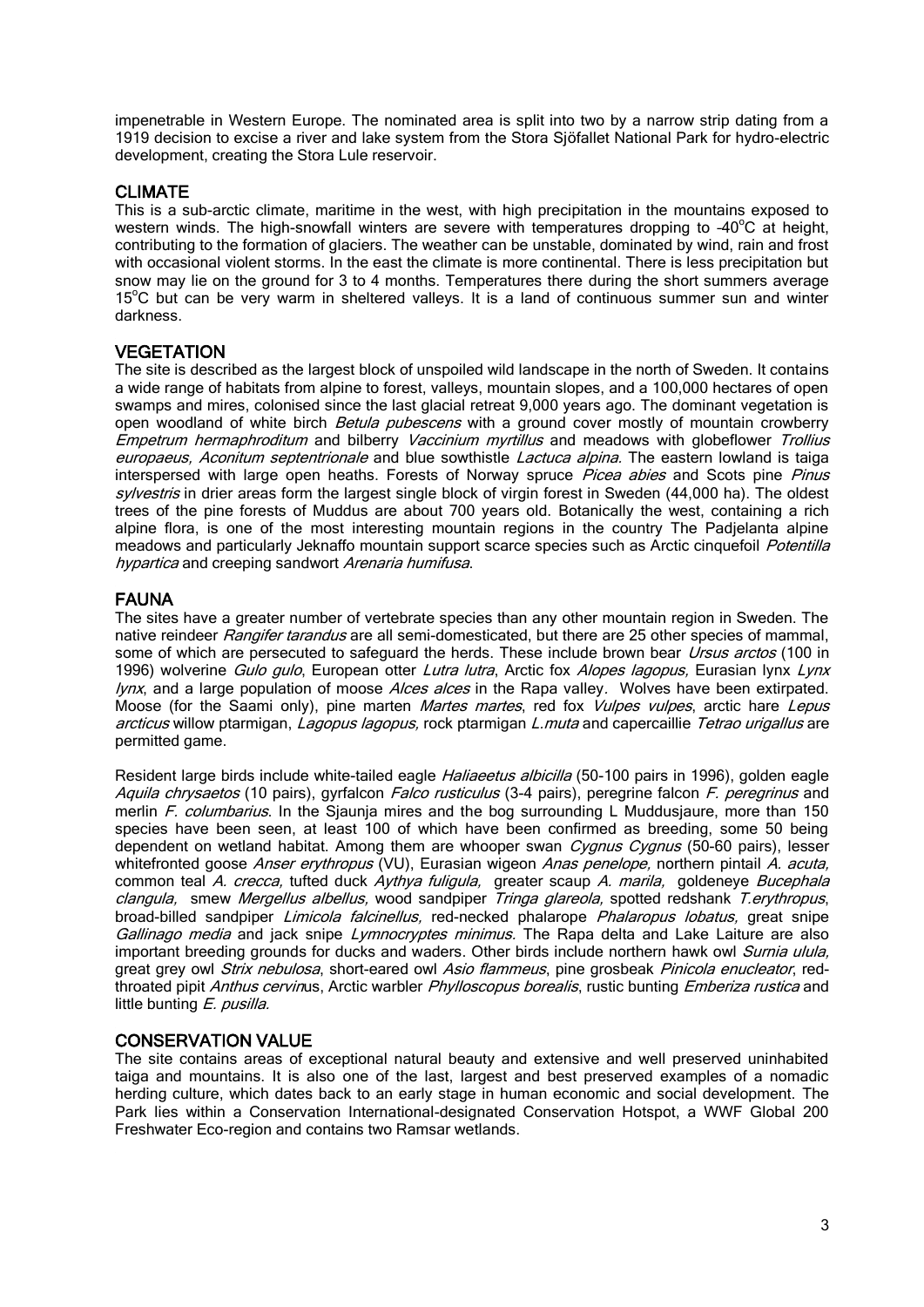## CULTURAL HERITAGE

This is the homeland of the Saami who arrived 4,000 to 5,000 years ago in the area which stretches from northern Norway across Finland and Sweden to the Kola Peninsula in Russia. The earliest written record of the Saami dates back to Tacitus. Today more than 17,000 live in Sweden, mostly no longer nomadic. But for thousands of years, they have lived mainly by hunting wild reindeer for fur and food and the landscape has been shaped by their culture and herding of reindeer. Herders followed the annual grazing cycles between summer in the mountains and winter in the eastern forests and in the 16th century if not before, the reindeer became semi-domesticated. Communities were organised into siidas, extended family groups which were both territorial and socio-cultural units and some of the old Lapp settlements are still used in summer. It is one of the last, largest and best preserved examples of a transhumant culture, a once widespread practice which dates back to an early stage in human economic and social development.

The area was intermittently colonised and evangelised for many centuries before settlers from outside began arriving in the 17th and 18th centuries when Christian missionizing began in earnest, largely extinguishing the original shamanic religion. But at Staluluokta in Padjelanta National Park is a sacred place where reindeer were sacrificed, and a large cave in the Laitaure Delta, a symmetrical peak, Slugga, a promontory, Passåive, and the Akka massif are all still sites of cultural or religious significance. The Finno-Ugric languages are an important part of the culture. There are three distinct languages, East Central and South Saami but their use is declining. Several traditional Saami song forms exist, accompanied by bullroarers and flute, and are being revived [\(Swedish Institute, 1990\)](http://www.iucn.org/bookstore/html-books/bp4%20-%20indigenous_and_traditional_peoples_and_protected_%20areas/#S1990). The language, traditional clothing, handicraft, and music, are distinctively different from those of other Scandinavian ethnic groups. However, it is their strong reliance on reindeer husbandry and, in some cases, nomadic lifestyle, which remain central to their identity in the outside world and it is these aspects that are incorporated into Swedish law. [\(Swedish Environmental Protection Agency, 1995\)](http://www.iucn.org/bookstore/html-books/bp4%20-%20indigenous_and_traditional_peoples_and_protected_%20areas/#S1995). A Saami parliament, the *Saamiting* of representatives from each of the Nordic countries was created in 1993 to provide stronger representation of Saami interests, but it is chiefly an administrative body. Existing rights focus on regulating reindeer husbandry rather than maintaining the cultural and community identity of the Saami people [\(Swedish Institute, 1990\)](http://www.iucn.org/bookstore/html-books/bp4%20-%20indigenous_and_traditional_peoples_and_protected_%20areas/#S1990).

## LOCAL HUMAN POPULATION.

Today only 200–250 Saami live within the nominated area with herds of 30–35,000 reindeer. Some families still summer in cabins in the mountains but most live in villages, and work out of them. The herding is organised into seven reindeer husbandry districts, or villages, six located in the mountains -Mellanbyn, Sirkas, Sörkaitum, Jåkkåkaska, Tuorpon and Luokta-Mavas, and one, Gällivare, in the forest. The herders are nomadic so the property has no permanent inhabitants. The taiga is also uninhabited, although reindeer owners live in the villages around it. Fishing is important during summer months and there is commercial fishing in the large lakes in Padjelanta. Fresh fish are transported by air to be sold in the east.

The Saami are legally permitted to herd reindeer and to hunt and fish over 16,000,000 ha of private and state land in the northern mountains. However, since the mid-20th century, reindeer husbandry has been transformed from small-scale systems to larger and less closely-supervised herds. The use of reindeer as draught animals and providers of milk has declined. Herdsmen now travel by motorised transport. Modern forestry, agriculture and industries have also eaten into traditional winter grazing lands [\(Swedish Environmental Protection Agency, 1995\)](http://www.iucn.org/bookstore/html-books/bp4%20-%20indigenous_and_traditional_peoples_and_protected_%20areas/#S1995). The area is in the municipalities of Gällivare, Jokkmokk and Arjeplog. The nearest towns are Malmberget-Gällivare and Kiruna,

## VISITORS AND VISITOR FACILITIES

The first tourists came to the area at the end of the 19th century. The Stora Sjöfallet area which is easier to reach and has more tourist facilities, receives about 70,000 visitors a year. Otherwise visitor numbers remain very low: about 2,000 a year each in Sarek and Muddus, 4,000 in Padjelanta and a few hundred in Sjaunja. The facilities and services for visitors are very limited as the aim is to preserve the wilderness character of the area. They consist of some tracks, a tower hide, four overnight cabins in Muddus and seven cabins along a 90-km trail through Stora-Sjöfallet, Sarek and Padjelanta National Parks. One public cabin is provided at Tuvva. Activities include hiking, canoeing, and fishing. Approximately 1,500 people on snowmobiles use the area in February/March each year primarily for ice fishing. Some recreational hunting is licensed in the Nature Reserves. There is limited use by local fishermen in summer (J. Thorsell, pers. comm., 1990). There is a museum of Saami culture at Jokkmokk. A public road which bisects the World Heritage site runs via Sjaunja Reserve through Stora-Sjöfallet Park, which has hotels at Saltoluokta, Ritjemjåmkk and Vietas. Mountain stations and youth hostels are also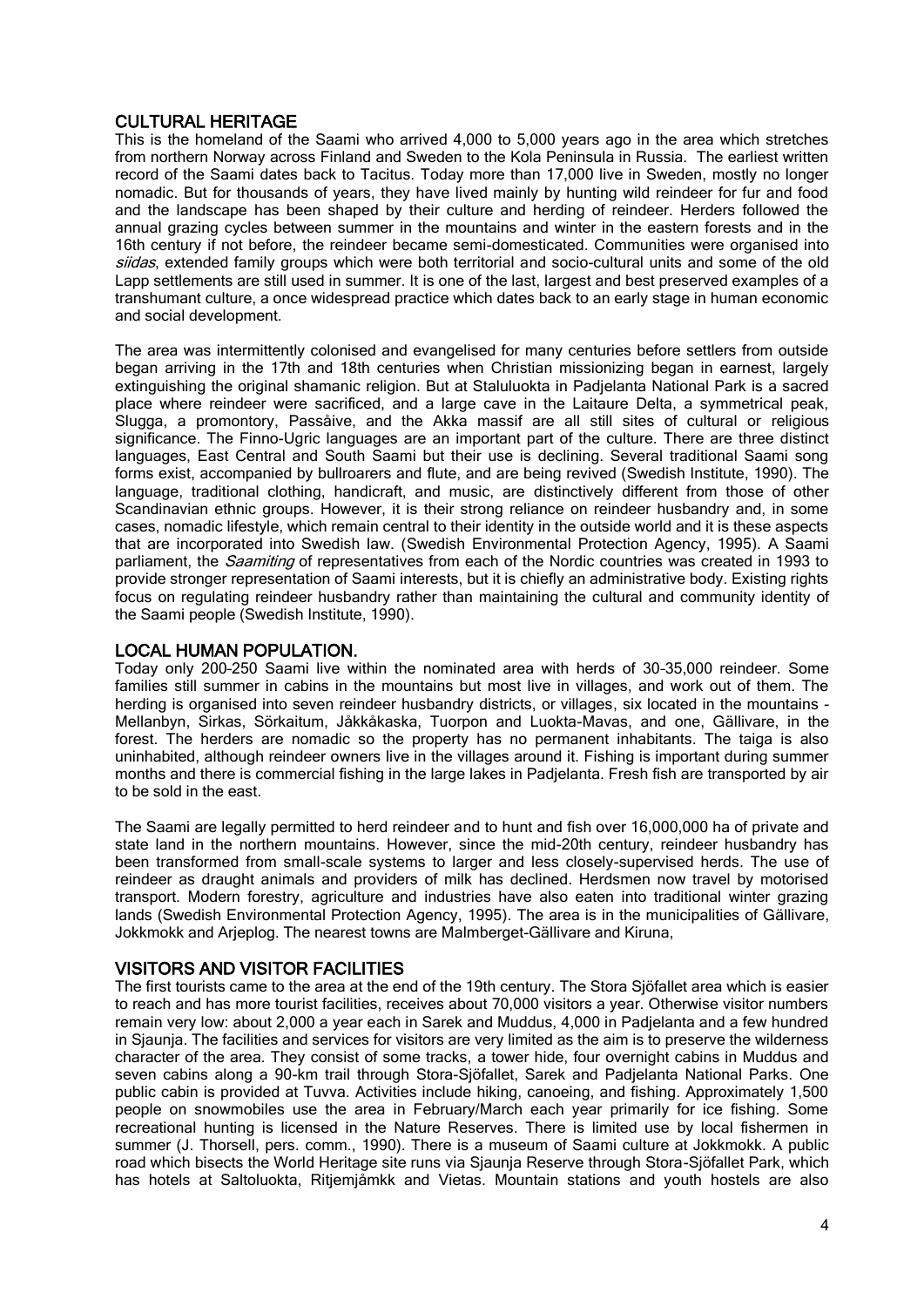available. Kiruna is well connected by air, railway and road. Only the one road exists in the nominated area but there are air links to Gällivare, and to Staloluokta in the centre of Padjelanta National Park.

#### SCIENTIFIC RESEARCH AND FACILITIES

There appear to be no scientific facilities. However, following the example of Linnaeus' 1732 expedition to Lapland, a great amount of scientific research has been done during the last 100 years on the geology, hydrology, botany and zoology of the area. Present research is centred on occasional ornithological studies, especially counts of white-tailed eagle. Lynx, wolverine and brown bear are monitored using radio collars. Also investigated are the effects of acid rain on forests and of trampling and overgrazing by reindeer on the vegetation and key fauna. Research initiatives are often undertaken in partnership with indigenous peoples. In 1999, a workshop was arranged on the human role in reindeer/caribou systems, where a large number of reindeer herding representatives met with natural and social scientists to discuss research needs, Arctic policy and scientific methodology (Lusty, 2000).

#### MANAGEMENT

The County Administration of Norrbotten provides general administration and supervision, and implements the management plans. Field management is handled by its Mountain Branch at Jokkmokk, the county capital. The national body responsible for national parks is the Swedish Environmental Protection Agency, which funds, supervises and compiles management plans and regulations for each park with the aim of conserving representative areas of untouched landscape together with access for outdoor recreation. Nature reserves are a more flexible form of protection which can vary in character, size and purpose, and which can be on either private or public land. Management plans or measures for all the areas have been approved by the Swedish Environmental Protection Agency. However, there is no agreement yet between the Saamis and government on the overall management of the sites. The nominated area is primarily preserved and managed as a wilderness, so very little is done to make access easy, Sarek in particular being extremely inaccessible.

The Saami people's general rights to land and water for reindeer husbandry, and for hunting and fishing in appropriate seasons within reindeer husbandry areas, are regulated by law. The first law dates from 1886 and the present Reindeer Husbandry Act from 1971 updated in 1993. This grants the use of motor vehicles only to those Saami who breed reindeer, of which there are 2,000 out of the population of 17,000. All reindeer-breeders belong to a Saami village, and members decide how herds are to be managed within the confines of the Act. Reindeer numbers are regulated by both villagers and the national Board of Agriculture. Government subsidies to the herdsman are based on kilograms of meat rather than numbers of animals, which benefits owners of well-nourished animals rather than those of large but under-nourished herds. High priority is given to the protection of some large carnivores and eagles through anti-poaching measures unless animals are attacking the reindeer [\(Swedish](http://www.iucn.org/bookstore/html-books/bp4%20-%20indigenous_and_traditional_peoples_and_protected_%20areas/#S1995)  [Environmental Protection Agency, 1995\)](http://www.iucn.org/bookstore/html-books/bp4%20-%20indigenous_and_traditional_peoples_and_protected_%20areas/#S1995).

Sjaunja Nature Reserve is divided into three zones, a core, a second zone in the hilly north-west and a third zone in the mires of the northeast and southeast. A reindeer fence roughly bisects the reserve. Hunting and fishing are allowed to the public in zones II and III of the Reserve under permit. Apart from this, hunting, fishing and use of motor vehicles are strictly regulated. Forestry, new road building, hydroelectric power developments and mines are forbidden. A 1993 ruling of the Reindeer Management Act provides for effective monitoring of reindeer and their effects on vegetation. The regional habitatmonitoring program in Norrbotten county is part of the Swedish Environmental Protection Agency's national monitoring program. Important elements of this include global climate change, acid rain, the impact of reindeer grazing and trampling on vegetation, and changes in the status of carnivores such as brown bear, wolverine and lynx; also motor vehicle use and the impacts of tourism. A transboundary extension of ~100,000 hectares in Norway is under consideration.

#### MANAGEMENT CONSTRAINTS

Reindeer herding is the main livelihood throughout the area and the Saami are aggrieved over incursions into their customary rights. Some of the most prominent conflicts are between Saami herders and the owners of traditional grazing areas outside state lands now private forest or farmland, who demand compensation for the damage caused by browsing reindeer; also the granting of small game hunting licences to non-Saami, and the situation of non-herding Saami [\(Swedish Institute, 1990\)](http://www.iucn.org/bookstore/html-books/bp4%20-%20indigenous_and_traditional_peoples_and_protected_%20areas/#S1990). Grazing and trampling by reindeer, the use of motorcycle herding and motor vehicles, the building of cabins and fences, hunting and fishing all have an impact on the landscape and biodiversity, especially the effect of overgrazing on lichen, the reindeers' winter forage. Wolverine and lynx are also persecuted by the herdsmen (J. Thorsell, pers. comm., 1990). There are no longer problems relating to prospecting